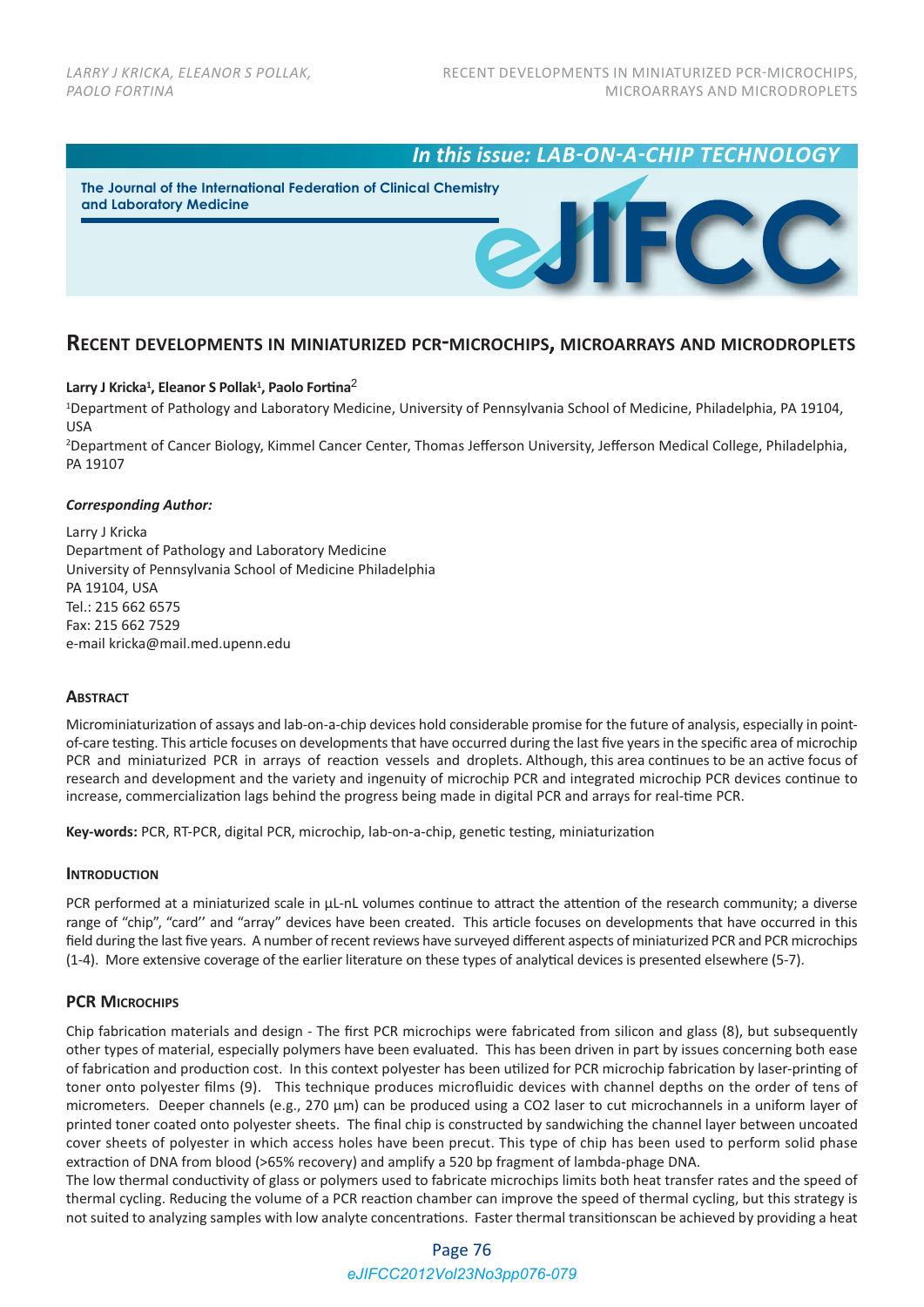sink. In the context of glass chips, a heat sink component has been shown to substantially reduce thermal resistance opposing heat dissipation into the ambient environment, and eliminates the parasitic thermal capacitance of other microchip regions that do not need to be heated (10).

On‐chip components and integration ‐ The scope of on‐chip integration continues to expand and includes chips that combine solid phase extraction and PCR (~500 nL reaction chamber) (11); template purification, polymerase chain reaction (250 nL), post-PCR cleanup and inline injection, and capillary electrophoresis (CE) (12); cell lysis, DNA binding, washing, elution and PCR in the same reaction chamber (13); DNA extraction and PCR (14-16); and cell pre-concentration (via immunomagnetic beads), purification, PCR (100 nL), and capillary electrophoretic analysis (17,18).

Cell isolation is often required as part of an integrated PCR microchip assay and different strategies have been implemented (19) such as bead capture (20) and electrokinetic capture (21). Another option is to use on‐chip electrokinetic capture (22). This has been accomplished on a chip by fabricating two interconnected chambers each containing electrodes. The first set of electrodes inside a larger chamber (0.6  $\mu$ L) diverts bacterial cells from a flowing stream into a smaller chamber (0.4 nL) that contains interdigitated electrodes that actively trap and concentrate the bacterial cells using dielectrophoresis.

One strategy for microchip PCR has been to have separate zones for each of the steps in a PCR reaction (melting, annealing, extension) and move the reaction mixture between zones. However, this ultimately becomes a design challenge. A closed‐loop ferrofluid-driven PCR chip provides an elegant solution to fluid movement in this type of multi-zone chip (23). In this prototype, the PCR reaction mixture was contained in a circular closed microchannel in a polymethyl methacrylate chip. Flow of the reaction mixture was driven by the magnetic force generated by an external magnet through a small oil‐based ferrofluid plug and amplification of genetically modified soya or maize was achieved in <13 minutes.

Another aspect of integration is to store reagents on a chip. This has been achieved in a PCR chip by means of just‐in‐time releasable, paraffin‐passivated, dry reagents (24). The paraffin protects the stored reagents during storage in the chip and during the sample preparation phase of the assay. In the final analytic phase, the PCR chamber is filled with target. Heating the PCR chamber to the denaturation temperature melts the paraffin and releases the reagents that then rehydrate in the target DNA solution and subsequently initiate PCR. A benefit of this strategy is that it reduces the number of analytical operations and simplifies the flow control on the chip.

## **Nanotechnology**

Nanotechnology and the applications of nanofabricated objects have assumed considerable importance in many branches of science (25). Nanotechnology has also found application in PCR microchips (26‐31).

Poly(quaternary ammonium)-modified gold nanoparticles have been used for efficient on-chip cell lysis prior to microchip PCR for the rapid detection of bacteria (3). The nanoparticles remain in the PCR solution thus facilitating integration of cell lysis and PCR as both processes are accomplished in the same reaction chamber; however, one problem was PCR inhibition caused by the gold nanoparticles which was eventually overcome by treating the PCR chamber with 1‐10% BSA and increasing the annealing temperature. Gold nanorods can also be used to lyse cells for one step DNA extraction and real‐time PCR of pathogens in a single chamber (32). The longitudinal resonance of gold nanorods transforms near infrared energy into thermal energy within a chip, and the heat generated causes cell lysis.

Another application of nanotechnology in the context of PCR microchips has been the development of a magnetic nanoparticle‐ based microheater embedded in polydimethylsiloxane (PDMS) microchips (29). Heat generated by the microheater could be controlled by the number of embedded particles and by the intensity of the applied AC magnetic field. This new type of chip with an embedded magnetic nanoparticle-based heater was shown to amplify a 732 bp target DNA with good efficiency (>90%) compared to a conventional PCR thermocycler.

#### **Types of amplification reaction**

Real time PCR - One target of microchip research has been the development of small portable or handheld instruments for point-of-care DNA analysis that could be used for medical diagnosis or environmental monitoring. To this end an electrochemical real‐ time PCR has been implemented on a silicon‐glass microchip for simultaneous DNA amplification and detection (33). The onset thermal cycle at which the analytical signal became distinguishable from the background, was found to be much lower for the electrochemical real-time PCR compared to a fluorescence-based counterpart (template DNA 3 x 106 copies/µL).

A two‐step ultra‐rapid real‐time (URRT) PCR has been described using a commercial silicon microchip system, the GenSpector TMC-1000 (34). Rapid detection of Enterohemorrhagic E. coli was accomplished in a chip with a 6 µL total reaction volume using 1 sec denaturation and 3 sec combined annealing/extension steps. The STX2 gene target of the Enterohemorrhagic E. coli was detected in ~7 minutes including melting point analysis (detection limit ~3 cfu/PCR) (35).

Reverse transcription PCR (RT‐PCR) ‐ RT‐PCR in an integrated microdevice has also been developed for single‐cell gene expression analysis. The microchip comprises integrated nanoliter metering pumps, a 200-nL RT-PCR reactor with a pad for single-cell capture, and an affinity capture matrix for the purification and concentration of products. The latter is coupled to a microfabricated capillary electrophoresis separation channel for analysis of the product. This microchip was successfully used to measure siRNA knockdown of the GAPDH gene in single Jurkat cells (26).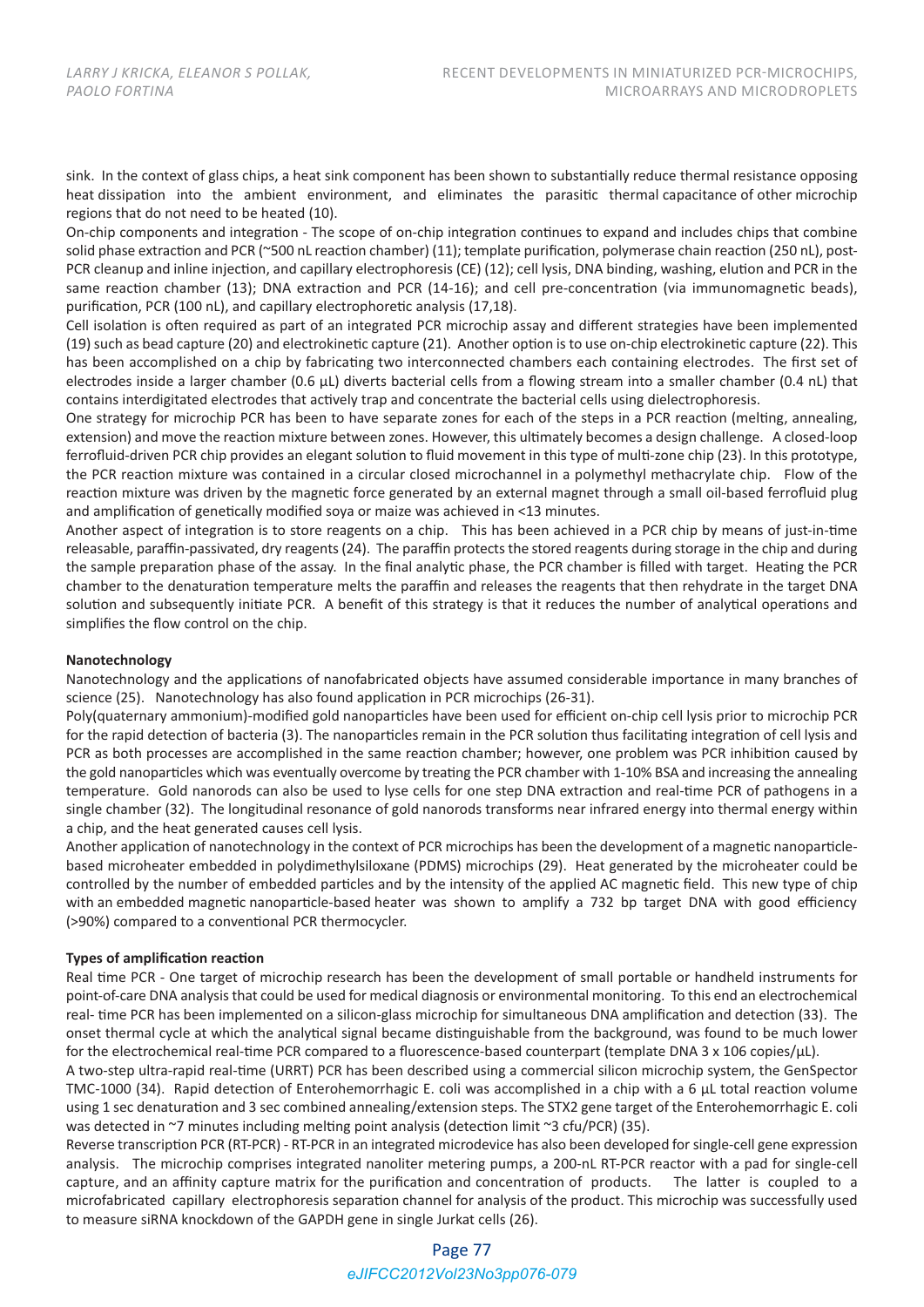Point-of-care testing (POCT) detection of human immunodeficiency virus (HIV) has also motivated development of microchips for RT‐PCR and an associated analyzer (36). This was achieved using a polymer lab‐on‐a‐chip device coupled with a portable analyzer that provides non-contact infrared-based temperature control and chemiluminescence detection. Analysis of HIV (primer sets for p24 and gp120) with this system was completed in < 1 hour.

Similarly, development of a low cost (~\$1000 in component costs), portable and integrated microfluidic instrument has been the motivation for other microchip‐based RT‐ PCR devices (37). Reactions were performed in a tri‐layered glass‐PDMS microchip that consists of integrated pneumatically‐actuated valves and pumps, a thin‐film resistive combined heater and temperature sensor, and channels for capillary electrophoresis. The chip fits onto a platform that houses a laser diode and a charged coupled device (CCD) camera, circuitry for thermal control, and mini‐pumps to operate the on‐chip pumps and valves.

### **MINIATURIZED PCR ON ARRAYS AND IN DROPLETS**

One route to real‐time PCR miniaturization has been to design cards that contain arrays of microwells linked to sample application reservoirs (e.g., TaqMan® Array Card,

384 wells, Applied Biosystems, Foster City, CA) (38). The Fluidigm Digital Array (Fluidigm Corp, South San Franscisco, CA) integrated fluidic circuit is another example of a device that partitions a PCR reaction mix into hundreds of individual PCR reactions in order to perform "digital PCR" (39-41). These devices have an on-chip network of

microfluidic channels, chambers, and valves that automatically assemble individual PCR

reactions ranging from 2304 to 39,960 reactions per device in volumes ranging from 0.85 ‐ 10 nL. Partitioning of PCR reaction mixtures localizes individual nucleic acid molecules in separate regions so that each location will contain either zero molecules or one molecule, i.e., a negative or positive reaction. Quantification of target nucleic acid is then simply achieved by counting the positive regions (42).

Droplets of emulsified PCR reaction mixtures have become a popular choice for miniaturizing PCR to perform digital PCR. For example, the BioRad QX100 Droplet Digital PCR system (Bio‐Rad Laboratories Inc, Hercules, CA) produces ~20,000 monodisperse droplets from a 20 µL sample of PCR reaction mixture (43). The RainDance system (RainDance Technologies, Inc., Lexington, MA) produces up to 80 million partitions per run with a volume of only 5 pL per partition (44). Another approach is the BEAMing (Beads, Emulsions, Amplification, and Magnetics) Technology (Inostics Inc., Baltimore, MD) (http://www.inostics.com) (45, 46). This performs single‐molecule PCRs on magnetic beads in an emulsion droplet (average diameter of emulsion compartment 5 µm).

## **CONCLUSIONS**

Miniaturization of PCR reactions, especially in emulsion droplets, has progressed rapidly in order to reap the benefits of digital PCR and several commercial systems are available. However, commercial development of PCR lab‐on‐a‐chip devices has not kept pace with research and development activities in this area and the full potential of lab‐on‐ a‐chip devices for PCR‐based analysis remains in the future. Thus, the question remains not if but when this future will materialize.

#### *References*

- 1. Arora A, Simone G, Salieb‐Beugelaar GB, Kim JT, Manz A. Latest developments in micro total analysis systems. Anal Chem 2010; 82(12): 4830‐47
- 2. Njoroge SK, Chen HW, Witek MA, Soper SA. (2011) Integrated microfluidic systems for DNA analysis. Top Curr Chem 2011; 304:203‐60
- 3. Wan W, Yeow JT. Integration of nanoparticle cell lysis and microchip PCR for one‐ step rapid detection of bacteria. Biomed Microdevices 2012; 14(2): 337‐46
- 4. Neuži P, Giselbrecht S, Länge K, Huang TJ, Manz A. Revisiting lab‐on‐a‐chip technology for drug discovery. Nat Rev Drug Discov 2012; 11(8): 620‐32
- 5. Ríos A, Zougagh M, Avila M. Miniaturization through lab‐on‐a‐chip: Utopia or reality for routine laboratories? A review. Anal Chim Acta 2012; 740: 1‐11
- 6. Kricka LJ, Wilding P. Microchip PCR Anal Bioanal Chem 2003; 377(5): 820‐5
- 7. Anonymous. Lab on Chip PCR ‐ LOC PCR. www.gene‐quantification.de/lab‐on‐ chip.html (Accessed August 2012).
- 8. Zhang C, Xing D, Li Y. Micropumps, microvalves, and micromixers within PCR microfluidic chips: Advances and trends. Biotechnol Adv 2007; 25(5): 483‐514 (Review).
- 9. Duarte GR, Price CW, Augustine BH, Carrilho E, Landers JP. Dynamic solid phase DNA extraction and PCR amplification in polyester-toner based microchip. Anal Chem 2011; 83(13): 5182‐9
- 10. Hoang VN, Kaigala GV, Atrazhev A, Pilarski LM, Backhouse CJ. Strategies for enhancing the speed and integration of microchip genetic amplification. Electrophoresis 2008; 29(23): 4684‐94
- 11. Hagan KA, Reedy CR, Bienvenue JM, Dewald AH, Landers JP. A valveless microfluidic device for integrated solid phase extraction and polymerase chain reaction for short tandem repeat (STR) analysis. Analyst 2011; 136(9): 1928‐37
- 12. Liu P, Li X, Greenspoon SA, Scherer JR, Mathies RA. Integrated DNA purification, PCR, sample cleanup, and capillary electrophoresis microchip for forensic human identification. Lab chip 2011; 11(6): 1041‐8

## Page 78

## *eJIFCC2012Vol23No3pp076-079*